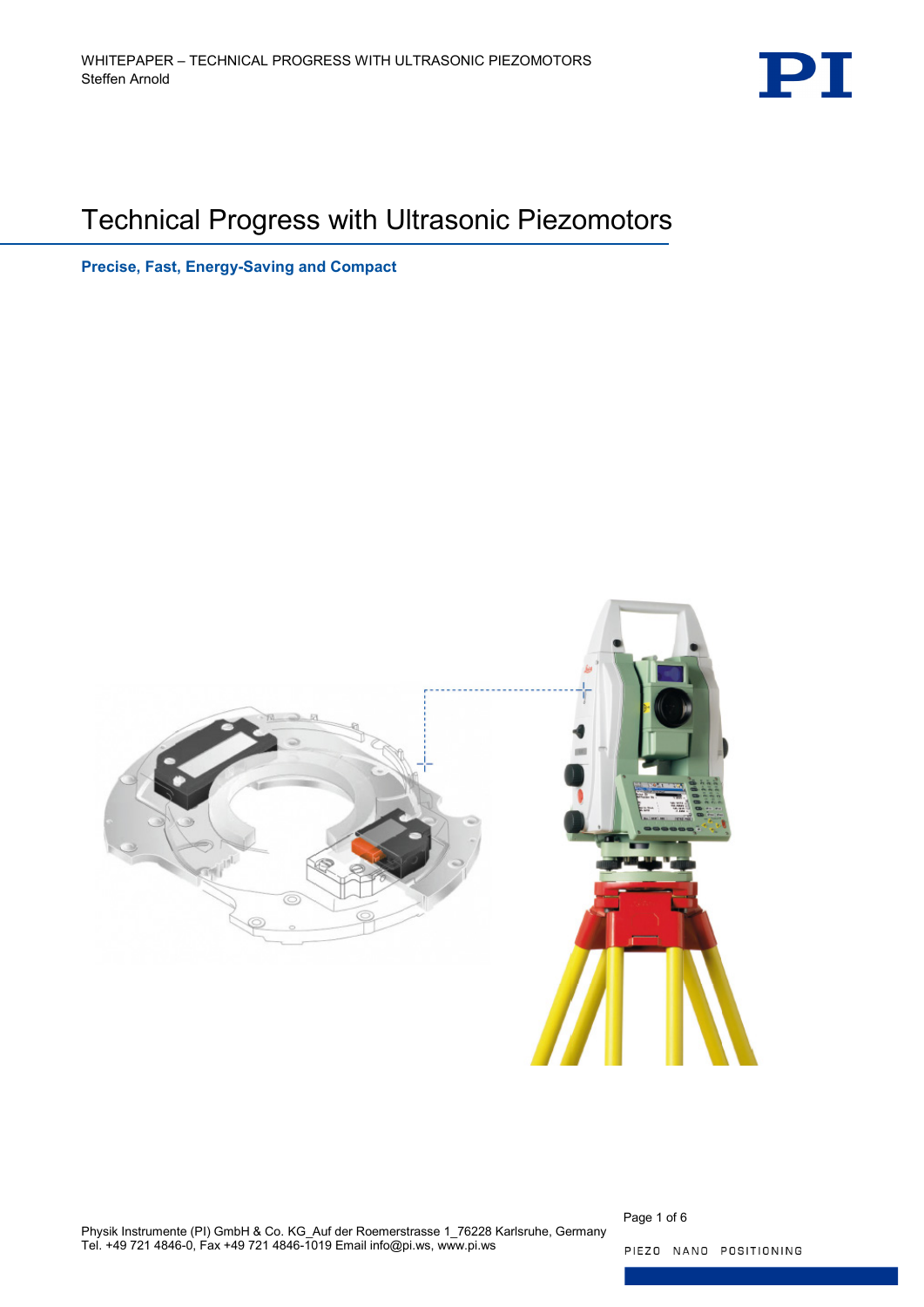

Choosing the right drive system can be a decisive criterion in differentiating oneself from competitors. Numerous factors influence the choice: The installation space available, the speeds and accelerations required as well as the necessary positioning accuracy, the energy consumption and not least the reliability of the motor selected. If the requirements increase, ultrasonic piezomotors can now be used as practical alternatives to classic DC stepper motor combinations. The application described below provides a typical example of this. Ultrasonic piezomotors provide an as yet unrivaled speed and acceleration for the latest total stations used in geodesy at high resolution and low power consumption.



<span id="page-1-0"></span>*Fig. 1 The new Leica TS30 total station sets new standards for precision and reliability in angle and distance measurement. The drive solution also plays its part here (Image: Leica Geosystems AG, Switzerland)*

Total stations are the most frequently used surveying instruments for angle and distance measurement in geodesy. One of the world's leading manufacturers of such precision instruments is Leica Geosystems AG with headquarters in Heerbrugg in Eastern Switzerland and German sales offices in Munich, Berlin, Karlsruhe and Düsseldorf. The company has almost 200 years of experience in the field of geodetic measuring instruments and continues to impress with its innovations. Even today – several instrument generations after the introduction of the first highprecision WILD T3 theodolite more than 75 years ago – precision and reliability are the most important characteristics of the company's products. The Swiss specialists are also demonstrating this with their most recent development, the Leica TS30 total station [\(Fig. 1\)](#page-1-0), which sets new standards of precision and reliability in angle and distance measurement.

## Geodetic Total Station Belongs to a New Generation

The angular measuring accuracy of the new Leica TS30 total station is 0.5" (according to ISO 17123-3) and the distance measuring accuracy is 0.6 mm + 1 ppm (according to ISO 17123-4) for measurements on Leica round prisms (GPH1P) and 2 mm + 2 ppm for measurements on arbitrary, natural surfaces. In addition to the measuring accuracies, it is the performance of the total station with respect to short positioning and measuring times which is a decisive criterion for the user. This is where the motorization of the new Leica TS30 convinces, with its high accelerations, high speeds and precise start-up behavior of instrument and telescope. It thus combines the most accurate angle and distance measurements with optimized automation of the measuring processes. Surveyors all over the world appreciate this. Such technological progress, however, could not have been achieved with conventional drive technology.

Page 2 of 6

PIEZO NANO POSITIONING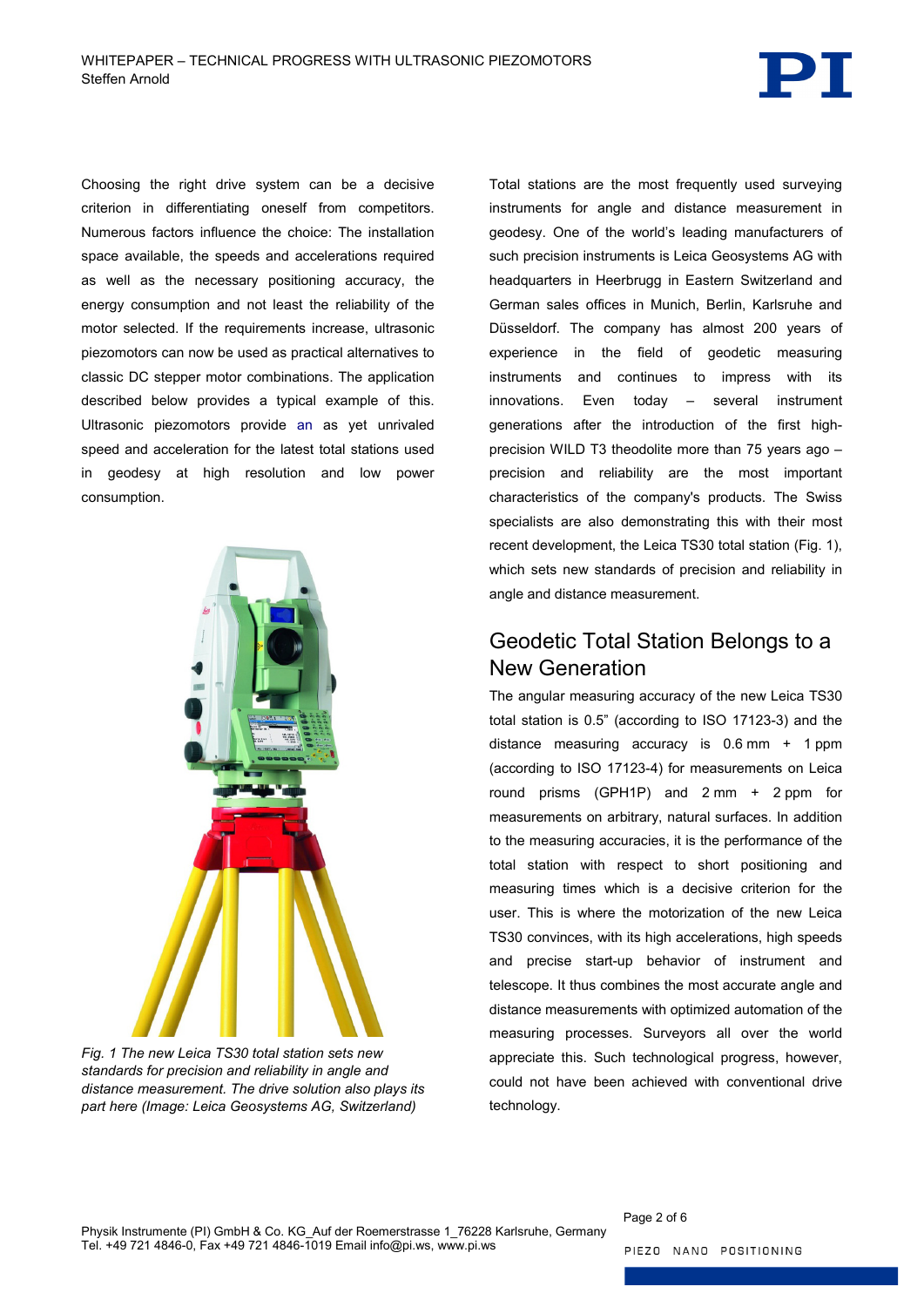

The installation space available is very limited [\(Fig. 2\)](#page-2-0), nevertheless the requirement is for speeds of at least 180 degrees per second, four times the previous norm, at high acceleration and short positioning times. These requirements in combination with the desired positioning accuracy and the demands concerning the reliability when used outside under meteorologically challenging environmental conditions required future-oriented, alternative drive solutions.

In the application described, the speed reduction gears required by typical DC or stepper motors can become the weak point, because mechanical components naturally always suffer wear.

Moreover, the noise inevitably generated can be undesirable in some fields of application, e. g. where the instruments operate round the clock for monitoring measurements in residential areas or inner city locations.

Magnetic direct drive solutions are available alongside conventional stepper motor solutions in the surveying instrument market. Since magnetic drive technology lacks the natural mechanical stopping force which is necessary for precision measurements, this friction must be generated electrically, which leads to high energy consumption and undesirable heat effects in mobile use.



<span id="page-2-0"></span>*Fig. 2 The cross-section through the total station shows the limited installation space available for the drives (Image: Leica Geosystems AG, Switzerland)*

Page 3 of 6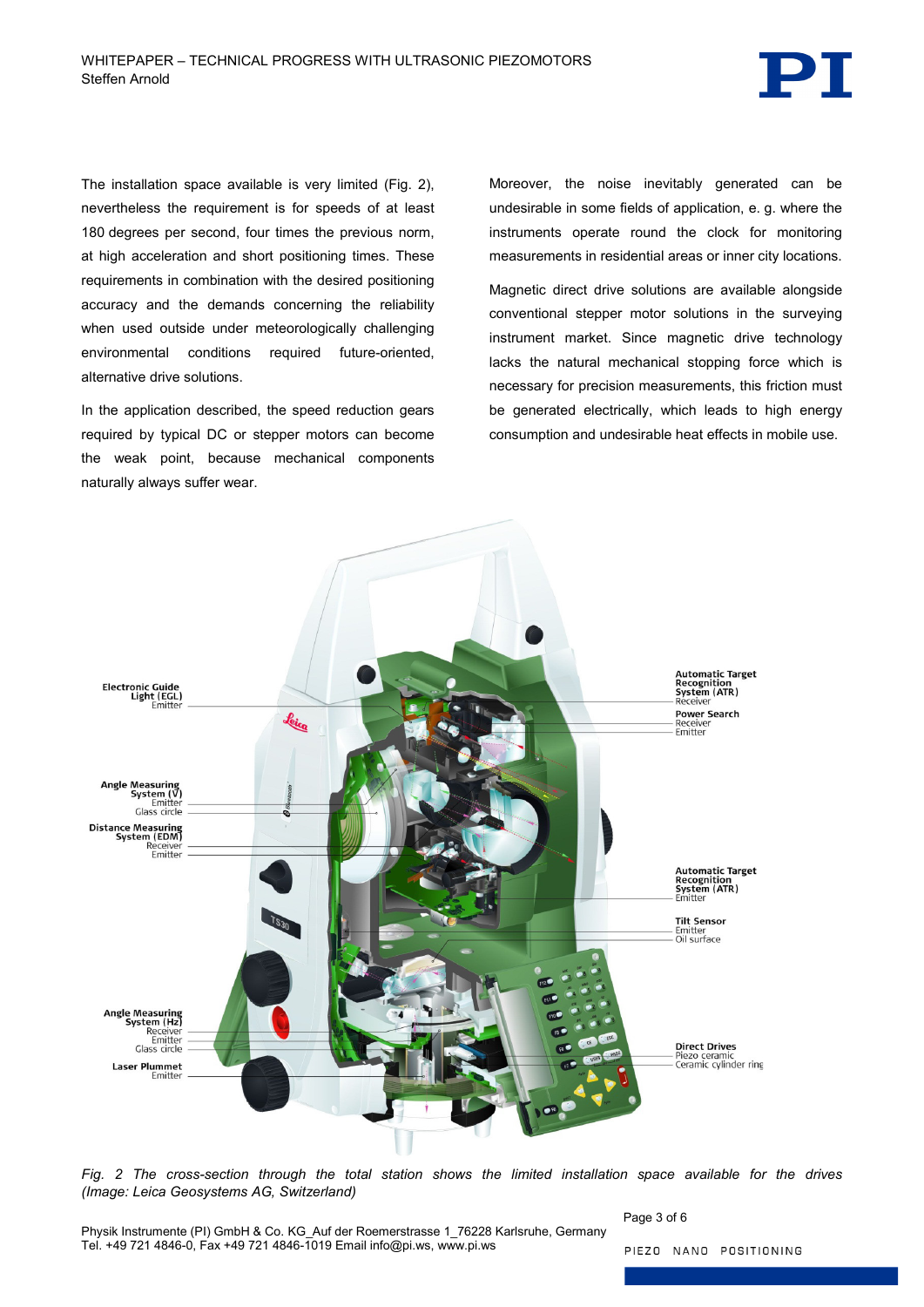# Piezo Ultrasonic Drives Produce the Rotational Movements

Direct drives operating on the piezo principle were therefore chosen for the vertical and the horizontal motion of the measuring optics of the total station. They allow an as yet unrivaled speed (of more than 180°/s) and high accelerations (up to 360°/s²). The drives are self-locking, i.e. they generate high holding forces even when no electrical power is applied. They also run almost noiselessly, are maintenance free and operate at ambient temperatures between -20 °C and + 50 °C. The ultrasonic piezo drives used in the total station have been developed by PI (Physik Instrumente), a company with more than 40 years of experience in the field of micropositioning and nanopositioning technology which is now one of the leading companies in the global market.

The operating principle of the ultrasonic piezo drives used for the vertical and horizontal rotation of the measuring optics is simple to understand [\(Fig. 3\)](#page-3-0). Each rotation is generated by two ultrasonic motors, which are tangentially preloaded against a friction ring. The friction ring is pivot mounted. The preloaded force against the ring clamps the drive when at rest; the positional jitter that can be observed in the case of magnetic direct drives is therefore also absent here.



<span id="page-3-0"></span>*Fig. 3 The rotations are produced by two ultrasonic motors which are preloaded tangentially against a friction ring. The friction ring is pivot mounted (Image: Leica Geosystems AG/ Physik Instrumente (PI))*

In operation, the ceramic piezomotors then oscillate synchronously with ultrasonic frequencies. The oscillation displaces the friction tip. This in conjunction with the preloading produces a feed motion for the friction ring. Since no mechanical components, such as gears for the power transmission, are necessary, the drive operation is almost wear-free and very reliable. In addition, the drive solution is easy to integrate. It is just as easy and effective to realize linear motions with ultrasonic piezomotors. The tangential drive principle is then applied to a linearly-tracked friction bar [\(Fig. 4\)](#page-3-1).



<span id="page-3-1"></span>*Fig. 4 It is just as easy and effective to realize linear motions with ultrasonic piezomotors. The tangential drive principle is then applied to a linearly-tracked friction bar (Image: Physik Instrumente (PI))*

Page 4 of 6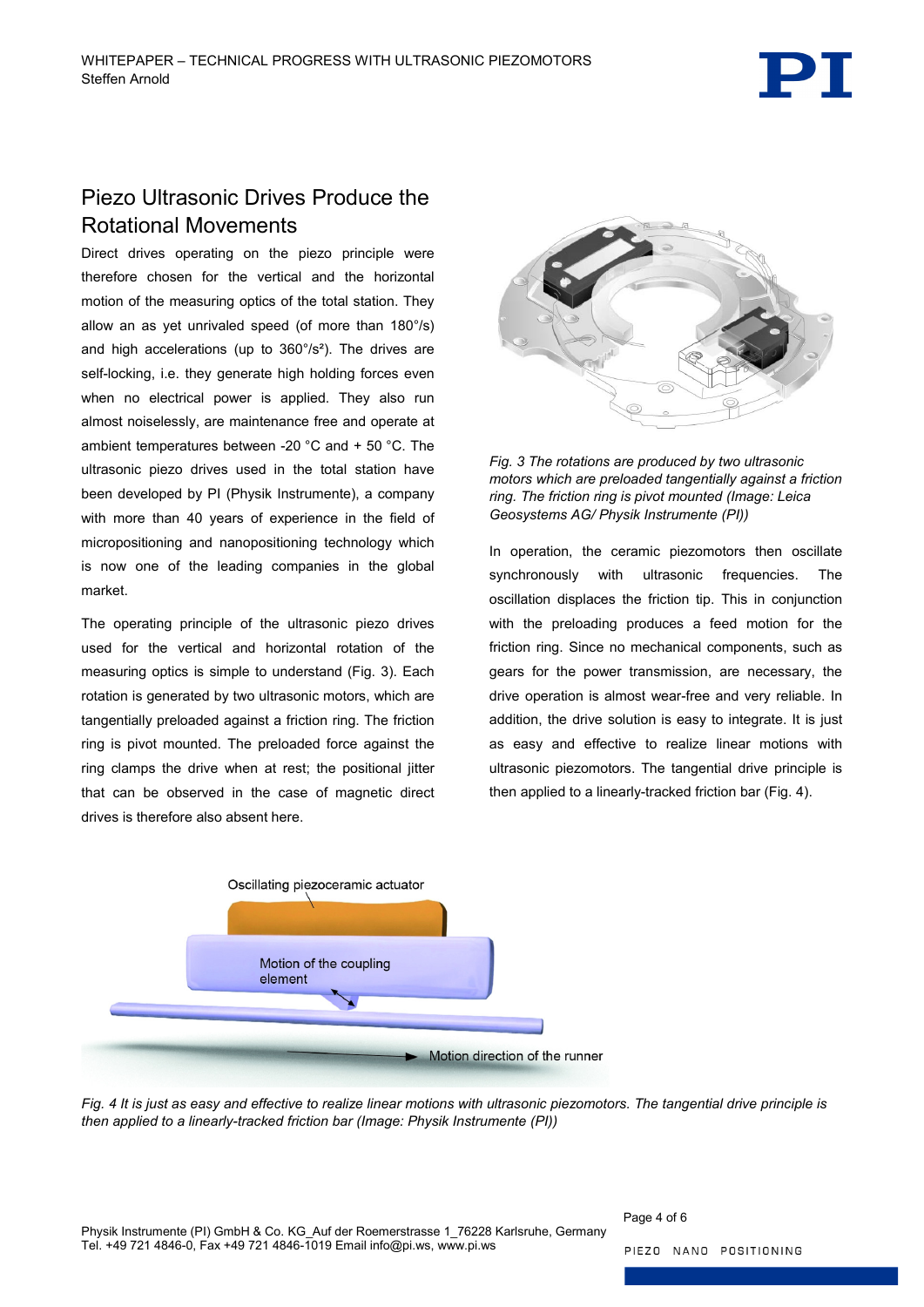

#### Applications Galore

Ultrasonic piezomotors are therefore suitable for a large number of further applications where small size, high speeds and reliability are also the decisive factors. Stages for biohandling or microscopy are available, for example, which excel by having a particularly low-profile and a design which can easily be integrated [\(Fig. 5\)](#page-4-0).



*Fig. 5 Biodispenser and microscopy XY stage with ultraflat PILine® ultrasonic piezomotors. Their low height means they are simple to integrate into the existing assembly (Image: Physik Instrumente (PI))*

Examples of typical industrial applications range from the manufacture of semiconductors and photonics through general handling tasks to metrology and medical engineering. As the described application illustrates, ultrasonic piezomotors continue to expand into new fields of application, one can only guess as to which of the applications will provide the next contribution to advancing the technical development even further.

# Ultrasonic Piezomotors: Small and Fast

In ultrasonic piezo drives, a piezo ceramic oscillating at high frequency is preloaded against a friction bar, a traveling wave generating the feed. The drive is simple in its set-up and consists of a piece of ceramic, a spring and the friction element, which is normally fixed to the moving part, a tracked slider, for example. This results in lightweight, maintenance-free drives which are suitable for driven speeds up to 0.5 m/s and high accelerations. They open up many areas of application – mainly because of their low-profile, compact size – because they are often a more practical replacement for classic motor leadscrew combinations. The self-locking ultrasonic motors act directly without intermediate elements such as leadscrews or gears and are free from hysteresis errors. Since they are also offered in various integration stages [\(Fig. 6\)](#page-4-1), they can be adapted well to the respective application.

<span id="page-4-1"></span><span id="page-4-0"></span>

*Fig. 6 Piezo ultrasonic drives are offered in various stages of integration. They can thus be adapted well to the respective application (Image: Physik Instrumente (PI))*

Page 5 of 6

PIEZO NANO POSITIONING